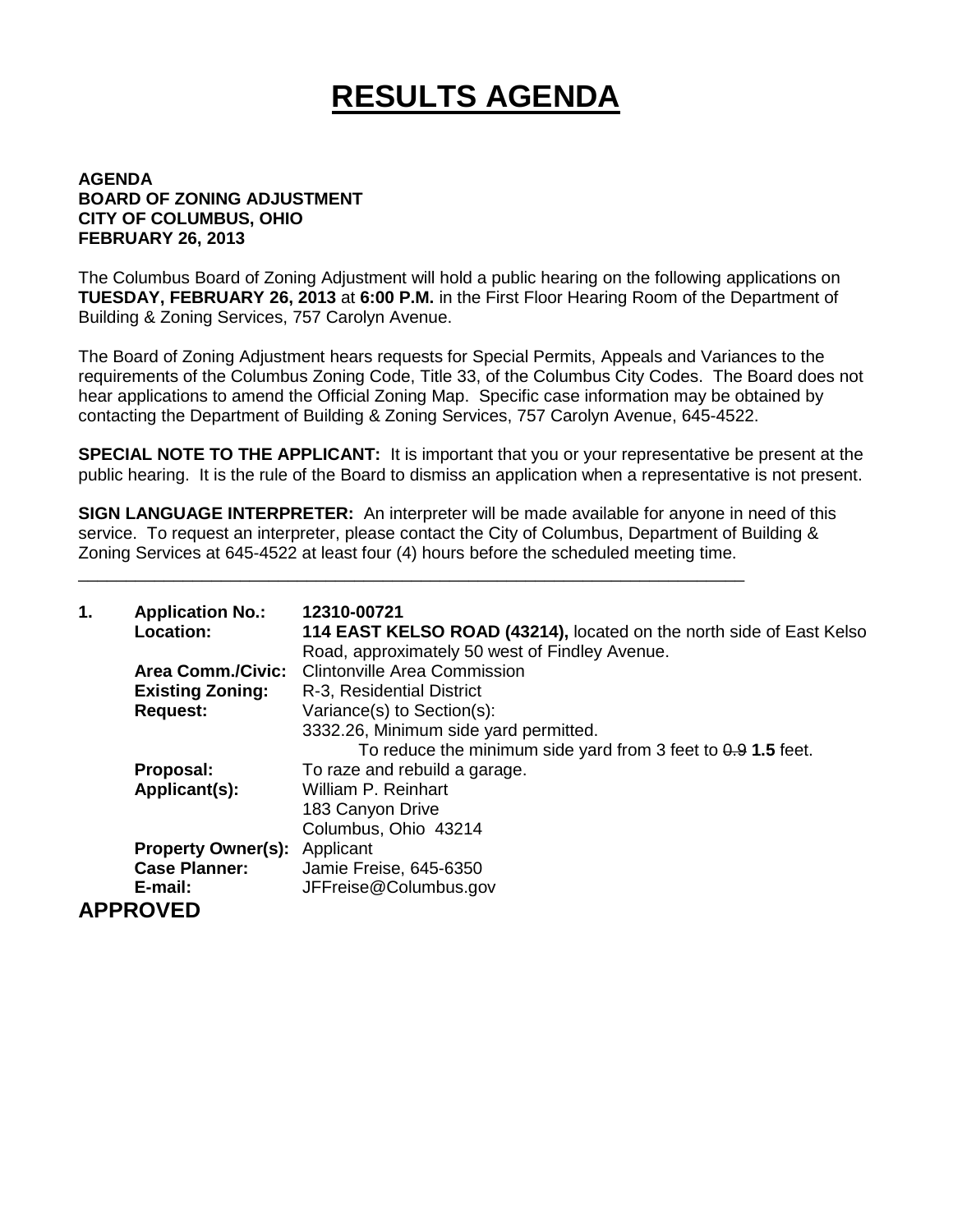| 2. | <b>Application No.:</b>   | 12310-00755                                                                                         |
|----|---------------------------|-----------------------------------------------------------------------------------------------------|
|    | Location:                 | 2784 NORTH HIGH STREET (43202), located at the northeast corner of                                  |
|    |                           | Kinnear Place Dr. & N. High St.                                                                     |
|    | <b>Area Comm./Civic:</b>  | <b>Clintonville Area Commission</b>                                                                 |
|    | <b>Existing Zoning:</b>   | C-4, Commercial District                                                                            |
|    | <b>Request:</b>           | Variance to Section:                                                                                |
|    |                           | 3321.01, Dumpster area.                                                                             |
|    |                           | To not provide screening for a trash compactor behind the eastern-<br>most building.                |
|    | Proposal:                 | To add two coolers equalling 768 sq. ft. at the rear of an existing retail<br>store.                |
|    | Applicant(s):             | Plaza Properties; c/o Jackson B. Reynolds, III,; Smith & Hale, L.L.C.<br>37 W. Broad St., Suite 725 |
|    |                           | Columbus, Ohio 43215                                                                                |
|    | <b>Property Owner(s):</b> | EDP, 2800 North High, L.L.C.                                                                        |
|    |                           | 3016 Maryland Ave.                                                                                  |
|    |                           | Columbus, Ohio 43209                                                                                |
|    | <b>Case Planner:</b>      | Dave Reiss, 645-7973                                                                                |
|    | E-mail:                   | DJReiss@Columbus.gov                                                                                |
|    | <b>APPROVED</b>           |                                                                                                     |

| 3. | <b>Application No.:</b>   | 12310-00756                                                       |
|----|---------------------------|-------------------------------------------------------------------|
|    | <b>Location:</b>          | 3246 FRAMINGTON DRIVE (43224), located at the southeast corner of |
|    |                           | Ipswich Cir. & Framington Dr.                                     |
|    | <b>Area Comm./Civic:</b>  | Northeast Area Commission                                         |
|    | <b>Existing Zoning:</b>   | R-2, Residential District                                         |
|    | <b>Request:</b>           | Variance to Section:                                              |
|    |                           | 3332.27, Rear yard.                                               |
|    |                           | To reduce the required rear yard from 25% of the total yard area  |
|    |                           | (2,100 sq. ft.) to approximately 13.5% of the total lot area      |
|    |                           | (approximately 1,138 sq. ft.).                                    |
|    | Proposal:                 | To construct a 132 sq. ft. patio enclosure in the rear yard.      |
|    | Applicant(s):             | Roger Lutz; c/o J.S. Brown & Co.                                  |
|    |                           | 1522 Hess St.                                                     |
|    |                           | Columbus, Ohio 43212                                              |
|    | <b>Property Owner(s):</b> | George Jarrett                                                    |
|    |                           | 3246 Framington Dr.                                               |
|    |                           | Columbus, Ohio 43224                                              |
|    | <b>Case Planner:</b>      | Dave Reiss, 645-7973                                              |
|    | E-mail:                   | DJReiss@Columbus.gov                                              |
|    | <b>APPROVED</b>           |                                                                   |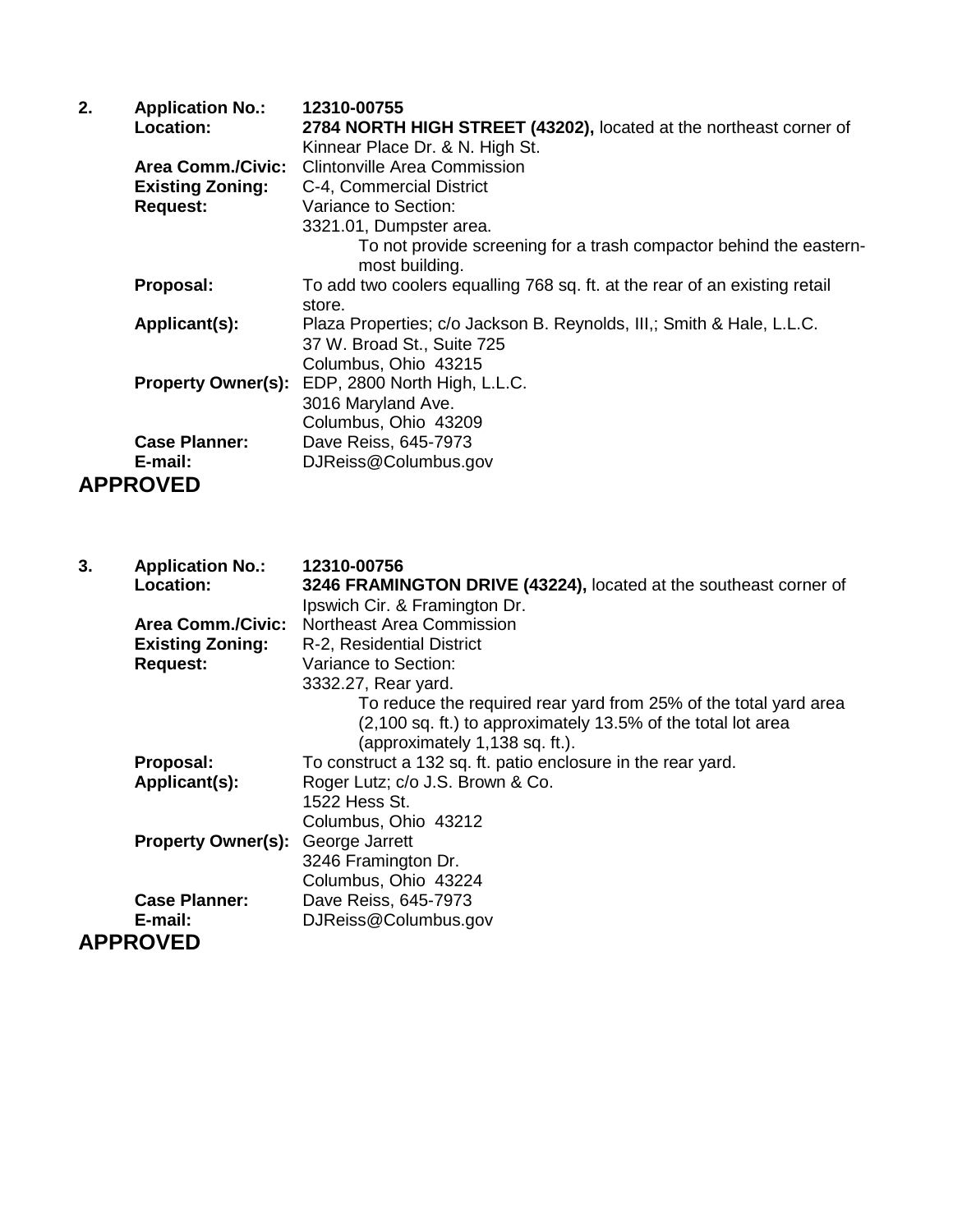## **NOTE: CASE № 4 IS POSTPONED; NOTICES WERE NOT MAILED.**

| 4. | <b>Application No.:</b>   | 12310-00757                                                               |
|----|---------------------------|---------------------------------------------------------------------------|
|    | Location:                 | 1910 HOLLY RIDGE ROAD (43219), located at the northeast corner of E.      |
|    |                           | Hudson St. & Holly Ridge Rd.                                              |
|    | <b>Area Comm./Civic:</b>  | Northeast Area Commission                                                 |
|    | <b>Existing Zoning:</b>   | SR, Suburban Residential District                                         |
|    | <b>Request:</b>           | Variances to Sections:                                                    |
|    |                           | 3332.21, Building lines.                                                  |
|    |                           | To reduce the required building line from 25 ft. to approximately 15      |
|    |                           | ft. 10 in. for a detached garage.                                         |
|    |                           | 3321.05, Vision clearance.                                                |
|    |                           | To allow an existing, 6 ft., opaque, privacy fence which is greater       |
|    |                           | than 2-1/2 ft. in height in a required yard, at a 1 ft. setback to remain |
|    |                           | approximately 7.5 ft. into the 10 ft. clear vision triangle at the        |
|    |                           | driveway access to a public street.                                       |
|    |                           | 3312.29, Parking space.                                                   |
|    |                           | To allow a parking space on a driveway that does not lead to a            |
|    |                           | parking space behind the parking setback line.                            |
|    | Proposal:                 | To reconstruct a detached garage on an existing footer.                   |
|    | Applicant(s):             | Scott Baker; c/o SBA Studios, L.L.C.                                      |
|    |                           | 8384 Lucerne Dr.                                                          |
|    |                           | Reynoldsburg, Ohio 43068                                                  |
|    | <b>Property Owner(s):</b> | Alana Barnett                                                             |
|    |                           | 1910 Holly Ridge Rd.                                                      |
|    |                           | Columbus, Ohio 43219                                                      |
|    | <b>Case Planner:</b>      | Dave Reiss, 645-7973                                                      |
|    | E-mail:                   | DJReiss@Columbus.gov                                                      |
|    | <b>POSTPONED</b>          |                                                                           |
|    |                           |                                                                           |
| 5. | <b>Application No.:</b>   | 12310-00758                                                               |

| o.            | <b>Application No.:</b>   | 12310-00738                                                              |
|---------------|---------------------------|--------------------------------------------------------------------------|
|               | <b>Location:</b>          | 3850 & 3860 SCIOTO & DARBY CREEK ROAD (43026), located on the            |
|               |                           | north side of Scioto & Darby Creek Rd., approximately 274 ft. west of    |
|               |                           | Scioto & Darby Creek Executive Ct.                                       |
|               | <b>Area Comm./Civic:</b>  | None                                                                     |
|               | <b>Existing Zoning:</b>   | M-2, Manufacturing District                                              |
|               |                           | Variance to Section:                                                     |
|               | <b>Request:</b>           |                                                                          |
|               |                           | 3367.15, M-2 manufacturing district special provisions.                  |
|               |                           | To reduce the required building and parking setback from 50 ft. to 0     |
|               |                           | ft.                                                                      |
|               | Proposal:                 | To construct two recreational vehicle storage buildings.                 |
|               | Applicant(s):             | Rickard Alan Sicker; c/o RAS Civil Engineering, L.L.C. and Dennis Hecker |
|               |                           | 4254 Tuller Rd.                                                          |
|               |                           | Dublin, Ohio 43017                                                       |
|               | <b>Property Owner(s):</b> | Dennis & Cathleen Hecker                                                 |
|               |                           | 1708 Guilford Rd.                                                        |
|               |                           | Columbus, Ohio 43221                                                     |
|               | <b>Case Planner:</b>      | Dave Reiss, 645-7973                                                     |
|               | E-mail:                   | DJReiss@Columbus.gov                                                     |
| <b>TABLED</b> |                           |                                                                          |
|               |                           |                                                                          |